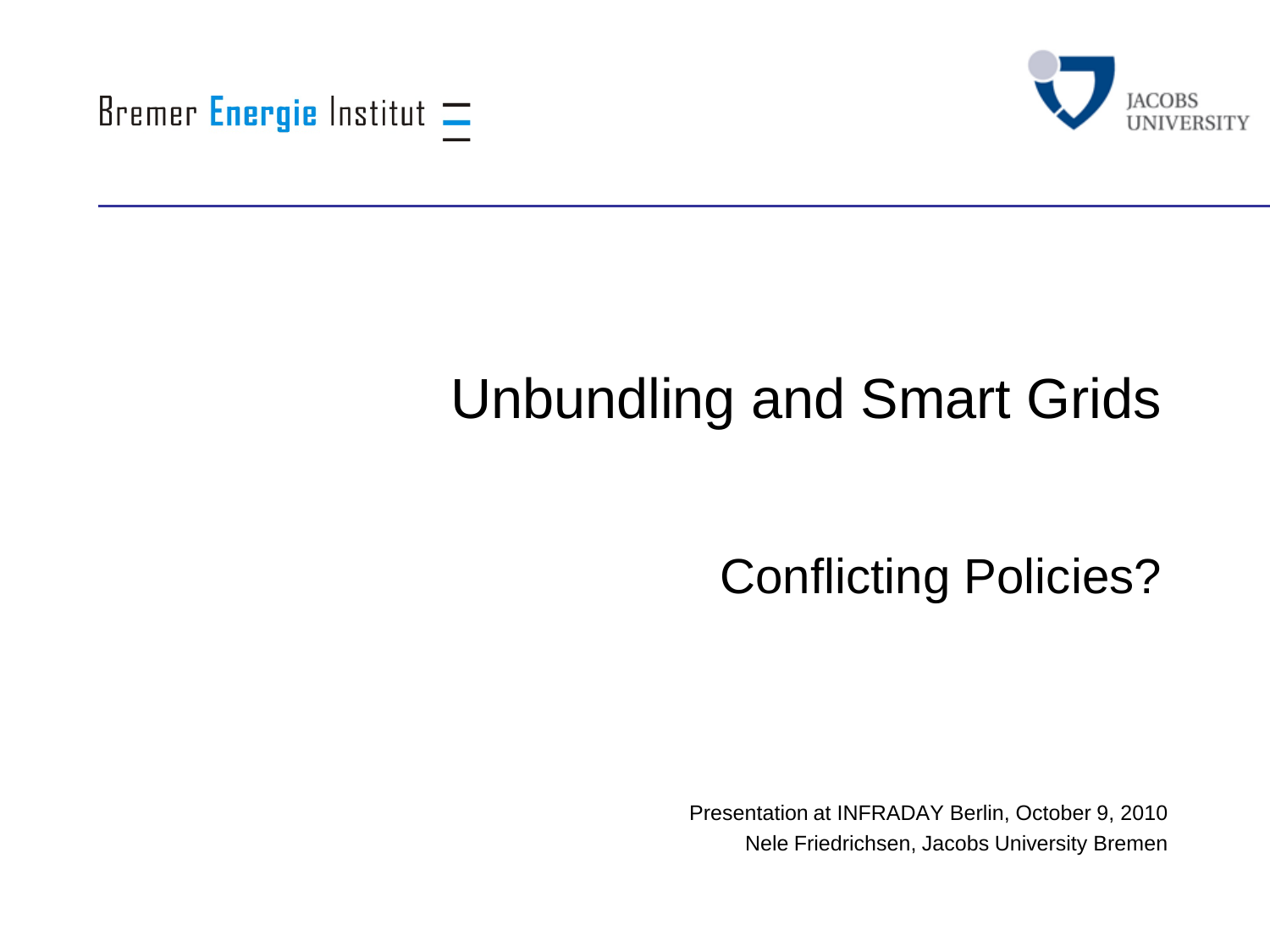#### Agenda

#### unbundling

- debate transmission
- key issues
- transferability to distribution
- defining "Smart Grids"
	- goal
	- definitions
	- characterization of different concepts
- analysis of interactions
	- central control approach
	- decentral control approach
- conclusion

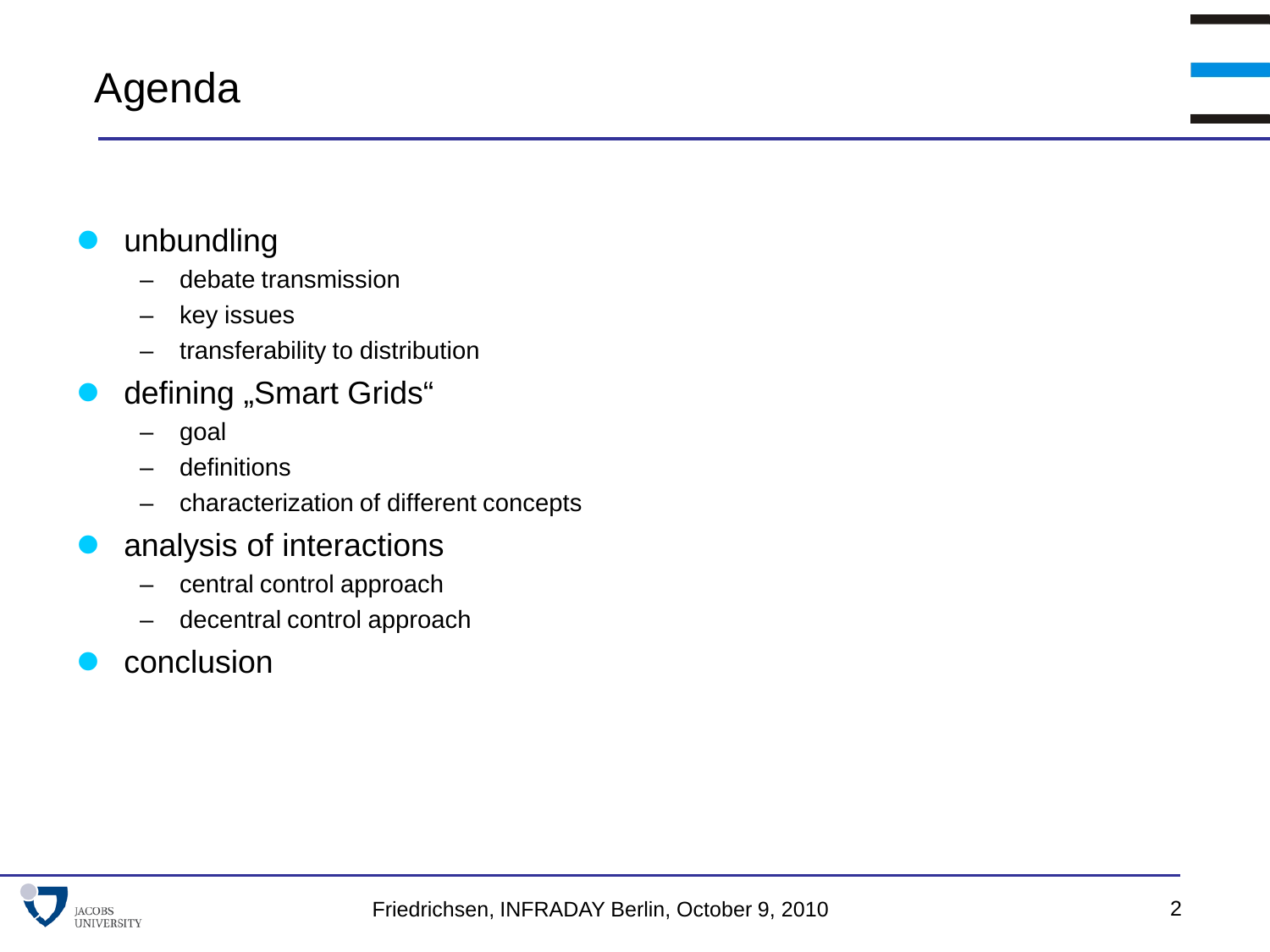### Unbundling I transmission network

- transmission network debate
	- report on sector inquiry 2007
	- third legislative package 2009
- arguments trading off cost and benefits
	- discrimination incentives and ability of integrated firms
	- strategic investment withholding (interconnector investment)

– coordination losses

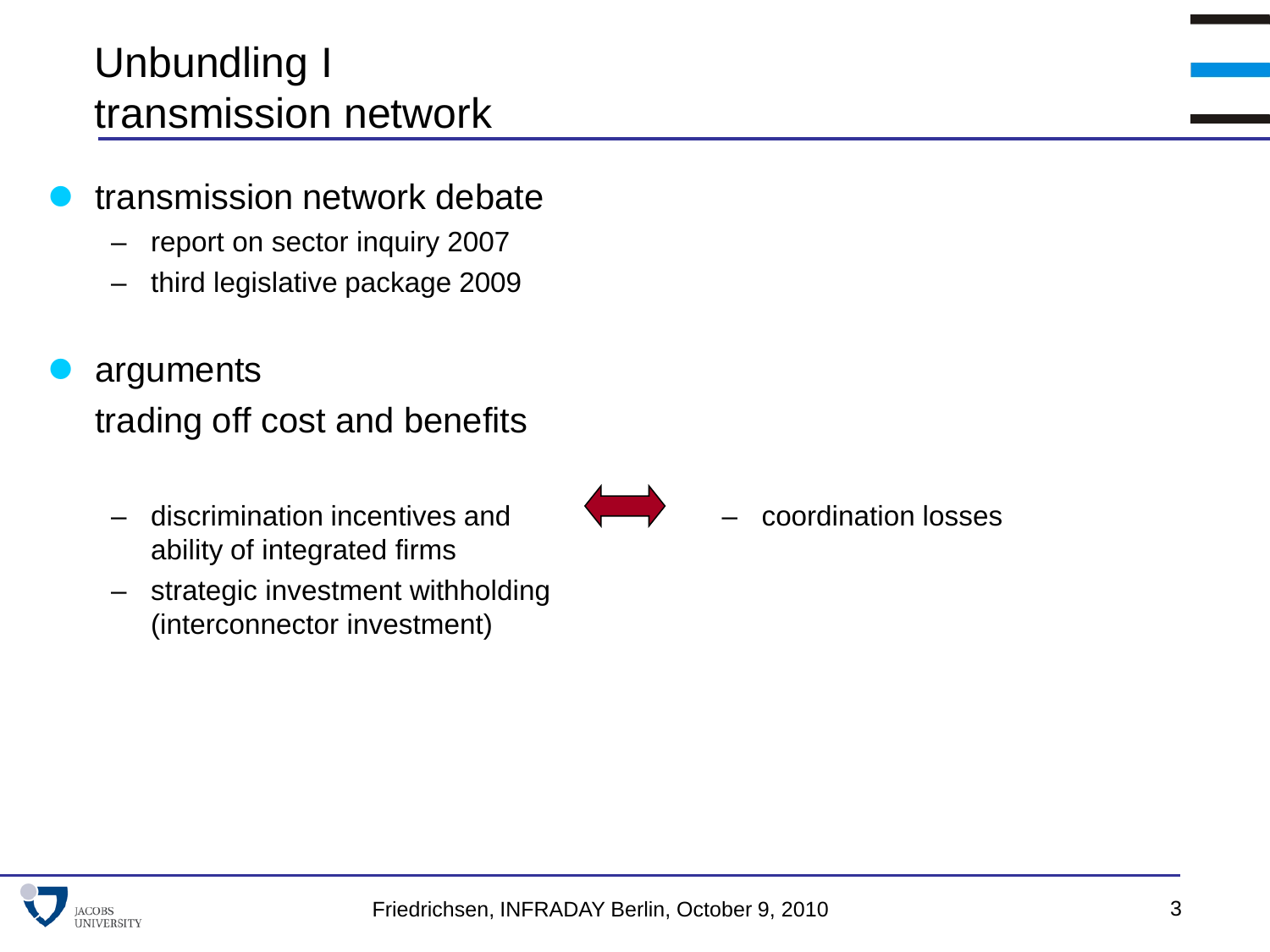# Unbundling II options

- full Ownership Unbundling
	- complete elimination of ties between firms
	- coordination problem
- (deep) Independent System Operators (deep-ISO)
	- solving coordination problem
	- eliminating discrimination incentives
	- strategic investment withholding
- Effective and Efficient Unbundling (EEU), third way, Independent Transmission Operator (ITO)
	- incomplete solution to discrimination problem

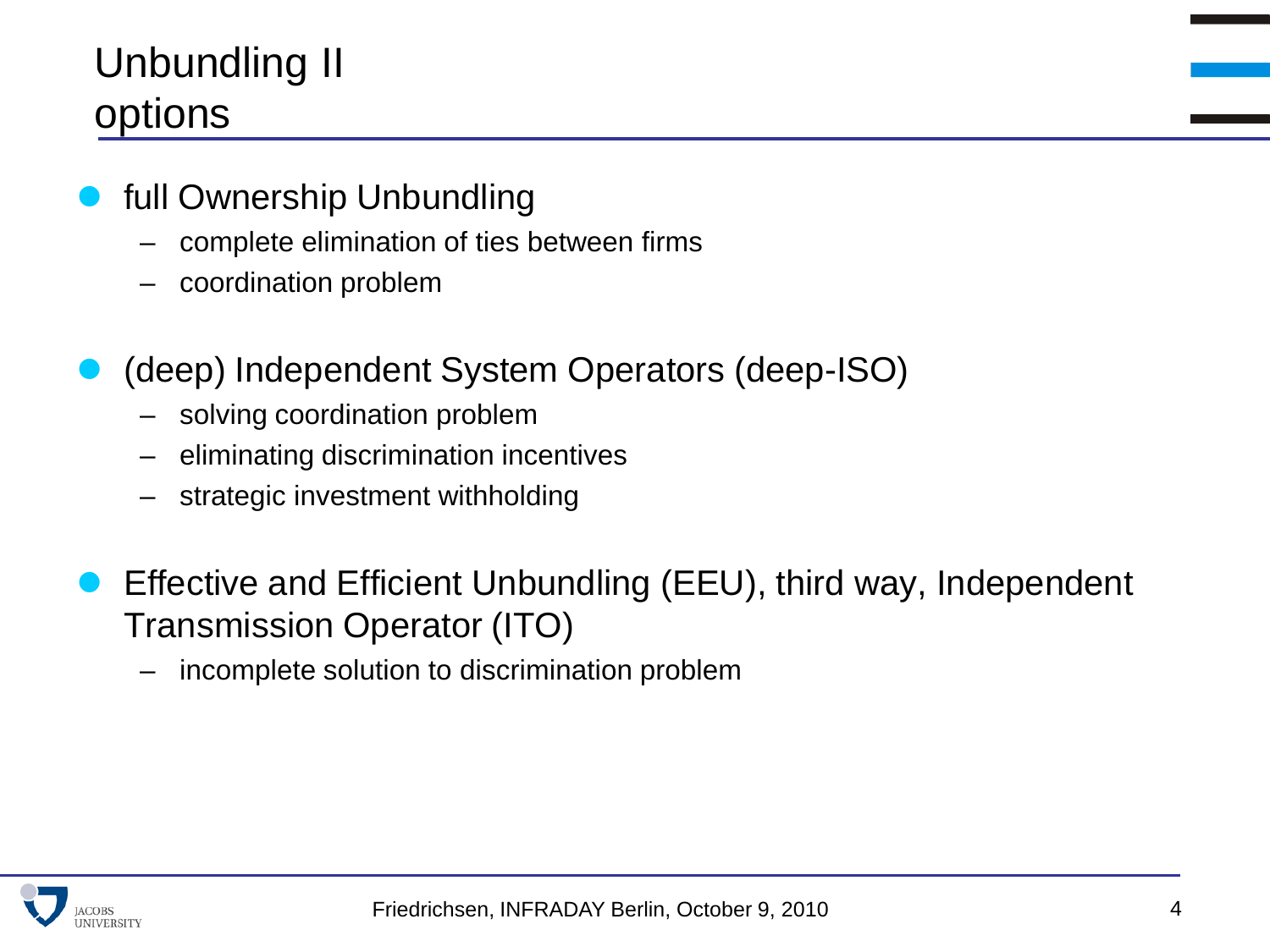### Unbundling III distribution networks

at the moment: legal unbundling

- smart grids transform distribution networks
	- more similarity to transmission
	- active management
	- increasing actor participation: generation and load
	- $\blacktriangleright$  discrimination potential and possibility
- isolated networks no interconnectors
	- no interregional linkages
	- strategic investment withholding probably not a problem

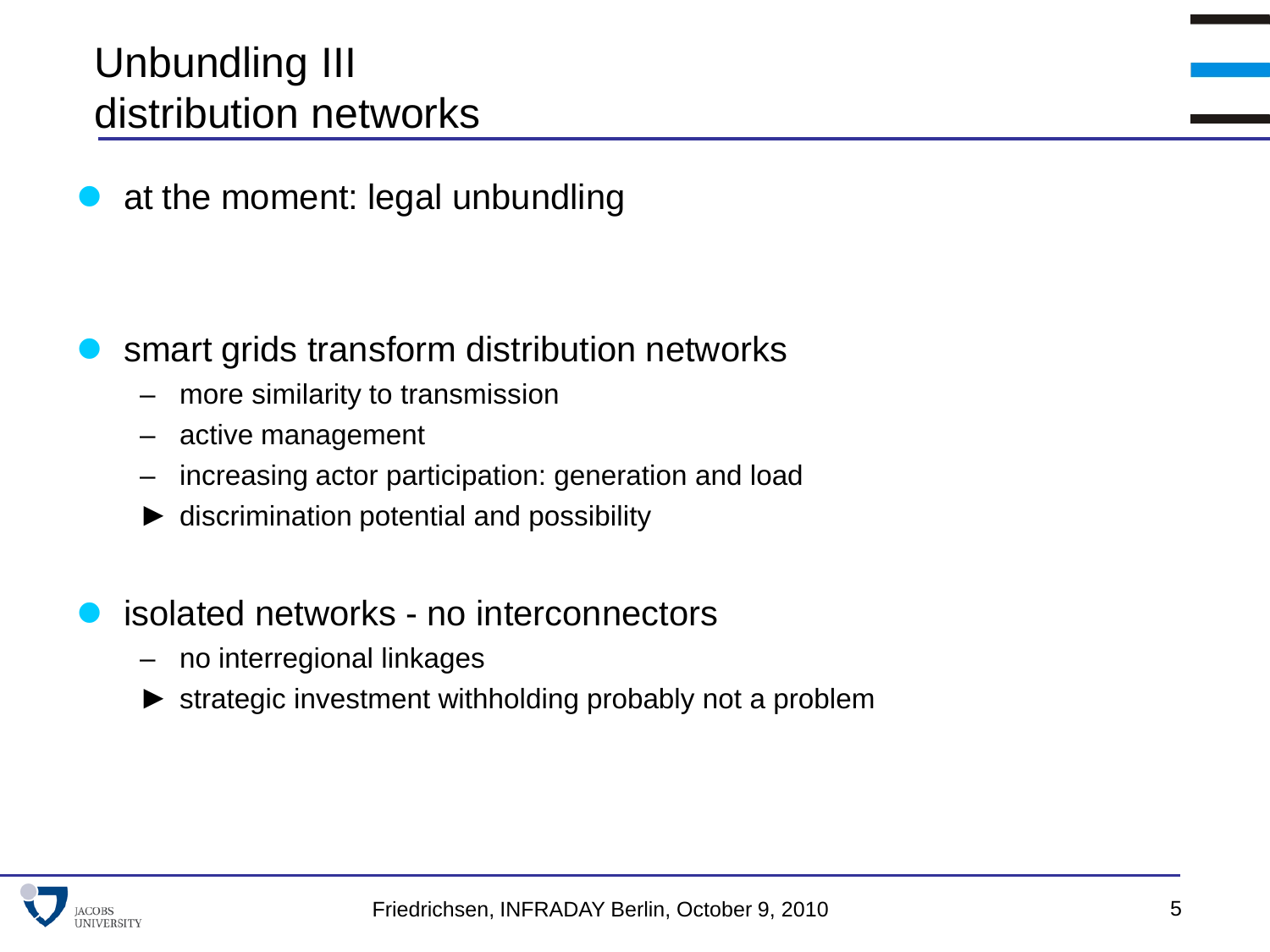#### definition

an electricity network that can cost efficiently integrate the behaviour and actions of all users connected to it – generators, consumers and those that do both – in order to ensure economically efficient, sustainable power system with low losses and high levels of quality and security of supply.

(ERGEG 2009)

► triangle of energy policy: efficiency, reliability, sustainability

#### tool to respond to new challenges

- integration of intermittent renewable energies
- expansion of demand flexibility, demand side management
- increasing storage
- flexible network management necessary
- intelligent management for system optimization (generation, storage, load, network)

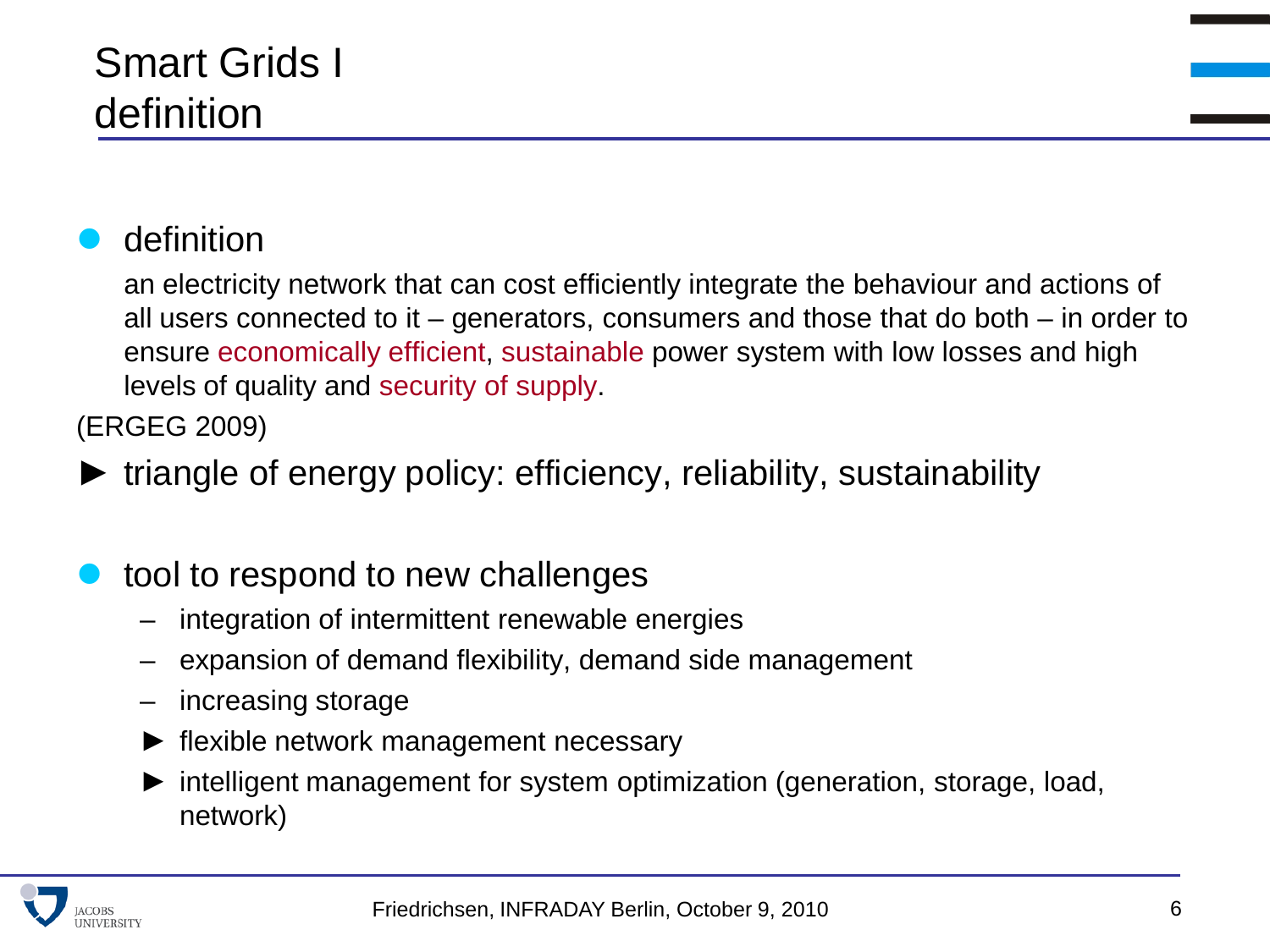- elements of smart grid definitions:
	- bi-directional communication
	- "self-healing" (US Grid 2030)
	- self-controlled, automatic balancing of supply and demand (MeRegio)
	- online information for improved network management (E-DeMa)
	- control signals from a centralized control platform (MeRegio)
	- utilizing controllability potential / load shifting potential of large customers (eTelligence)
	- regional market for electricity bringing together generators, consumers, service providers, and network operators
- diverse functions and aspects
	- monitoring, information, control, market places

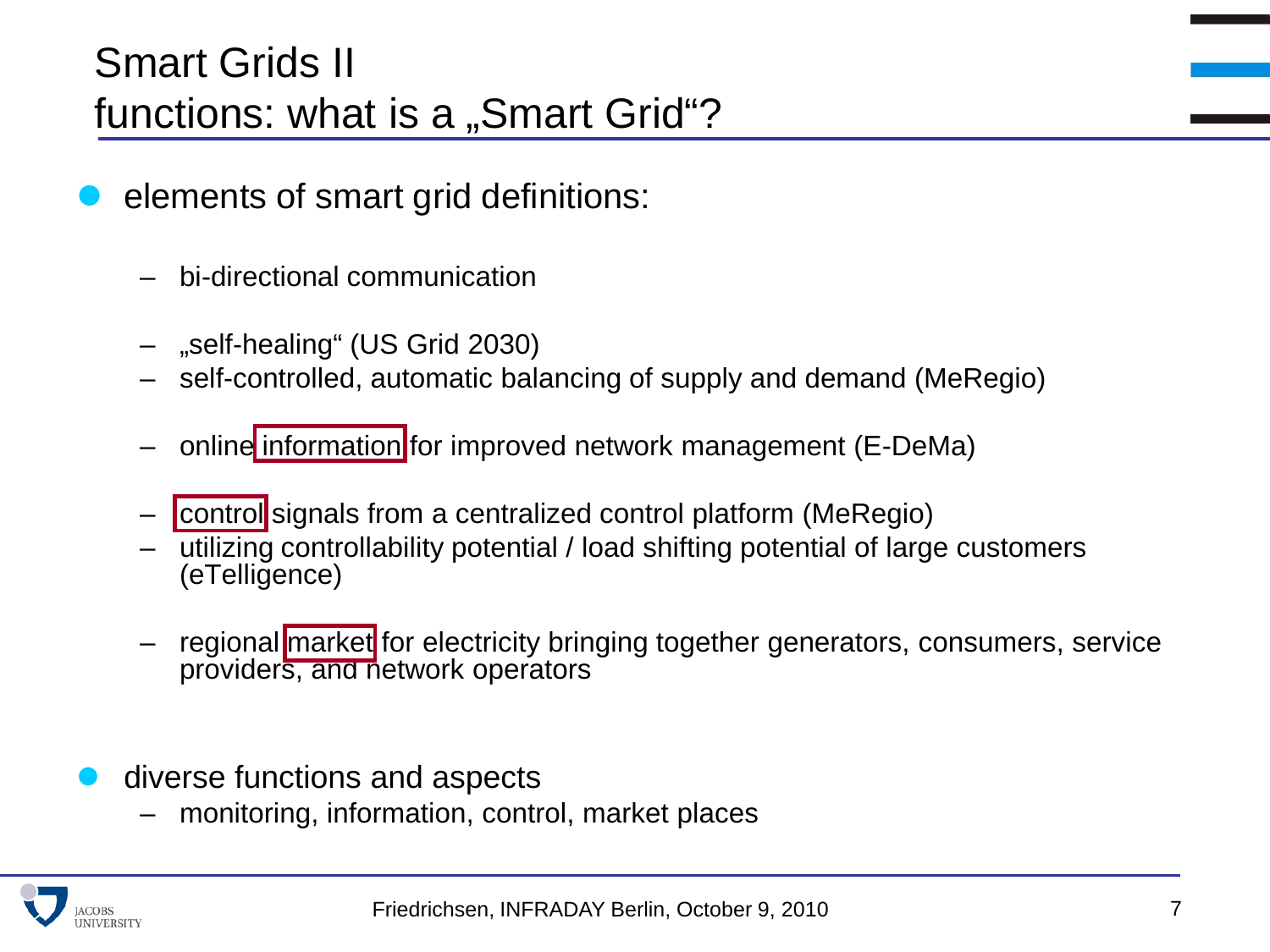# Smart Grids III concepts: realizing the Smart Grid

- virtual power plants
- demand side management
- control of power flows
- smart metering
- flexible energy prices
- storage and buffering
- question from unbundling perspective
	- allocation of control rights
	- access to information
	- roles and responsiblities (R&R)
		- system operation
		- reliability / control in emergencies
		- information processing

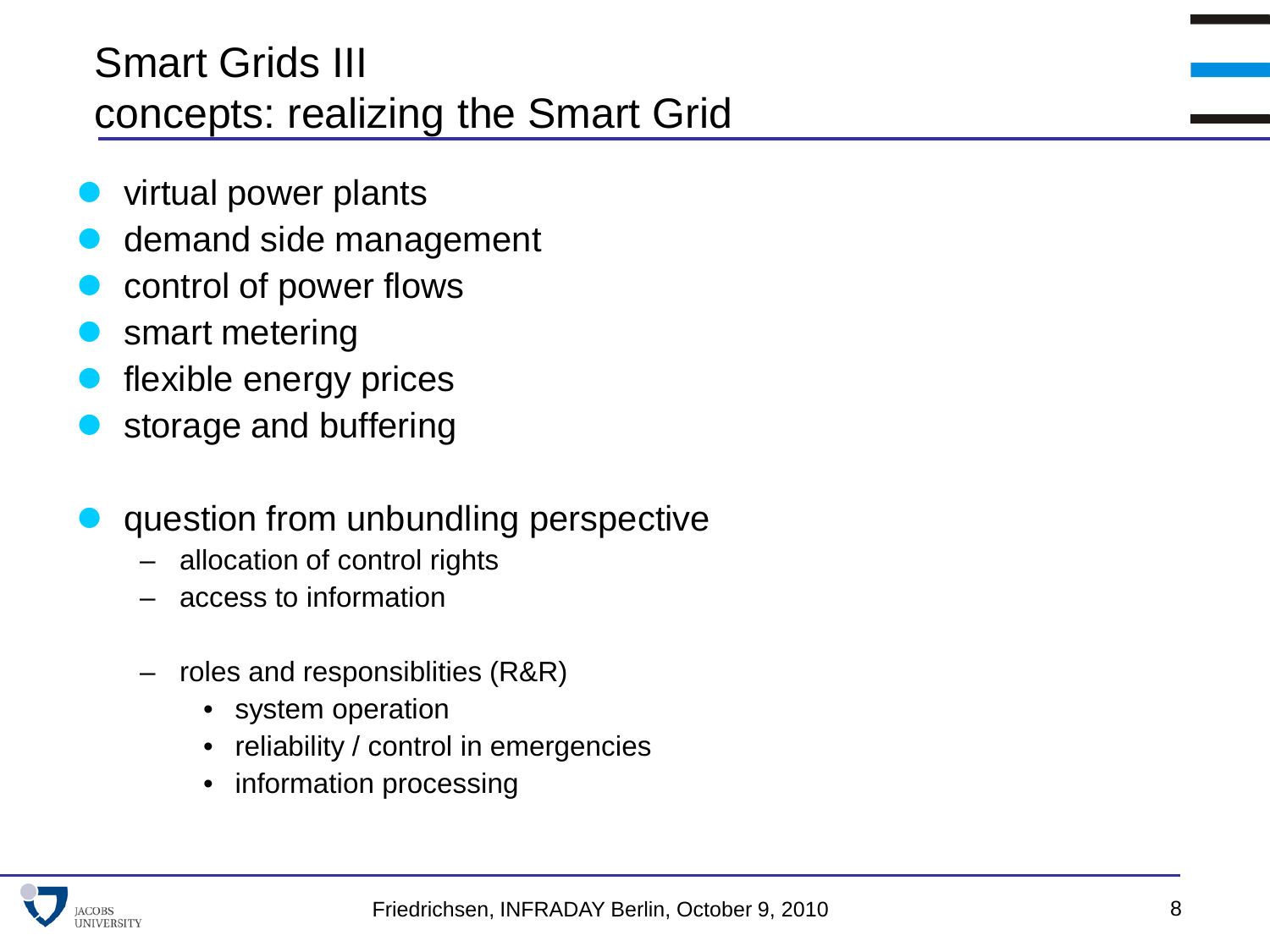# Smart Grids IV centralized control rights I



central control via integrated firm:

- network firm
- own generation, storage facilities
- integrated with retail

#### responsible for

- system operation
- information handling

coordination as hierachical system

| information flow |  |
|------------------|--|
| physical flow    |  |

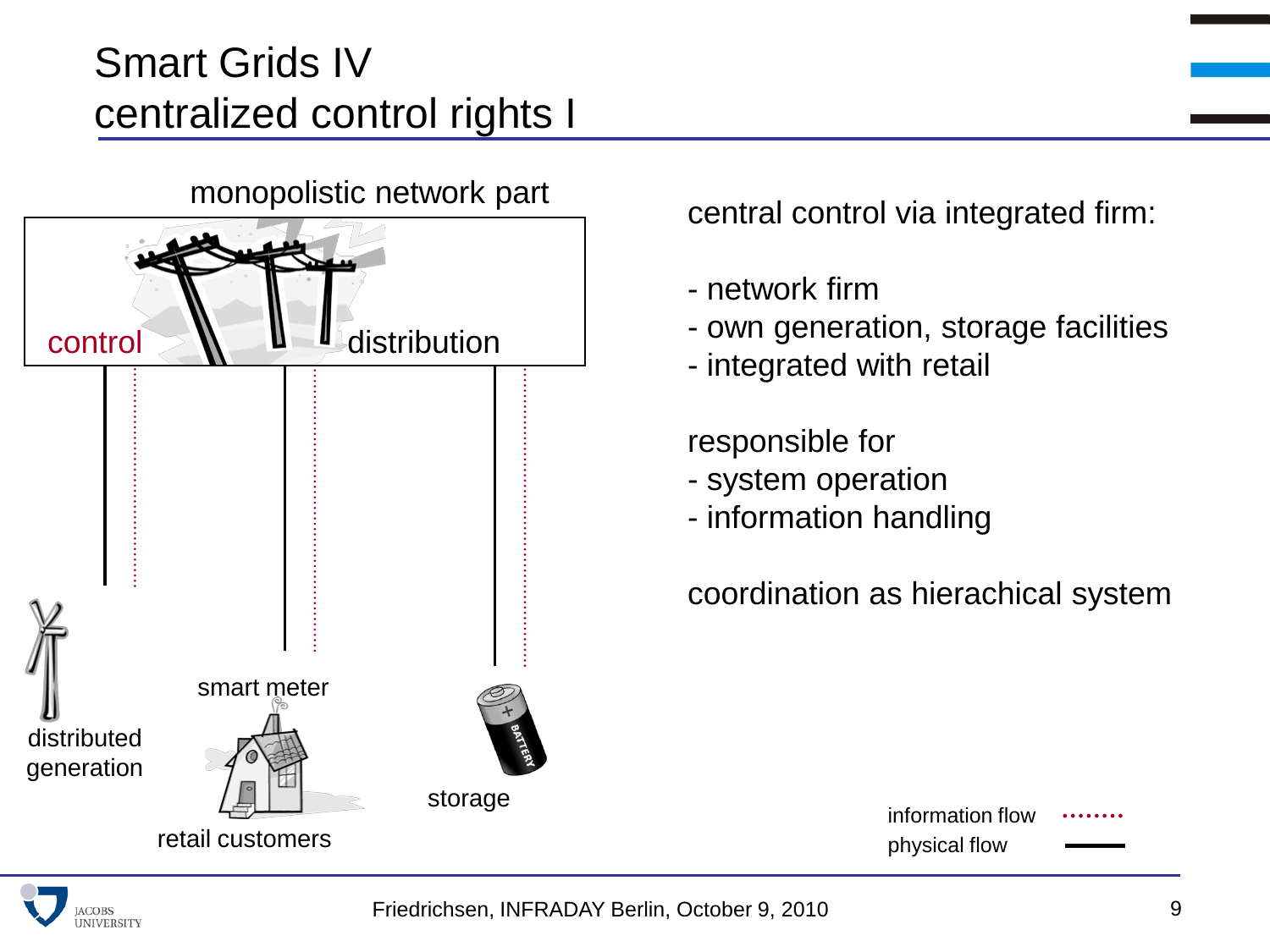# Smart Grids V centralized control rights II



central control via system operator:

- independent system operator
- responsible for system operation and information handling

physical flow

information flow

 $\rightarrow$  independent entity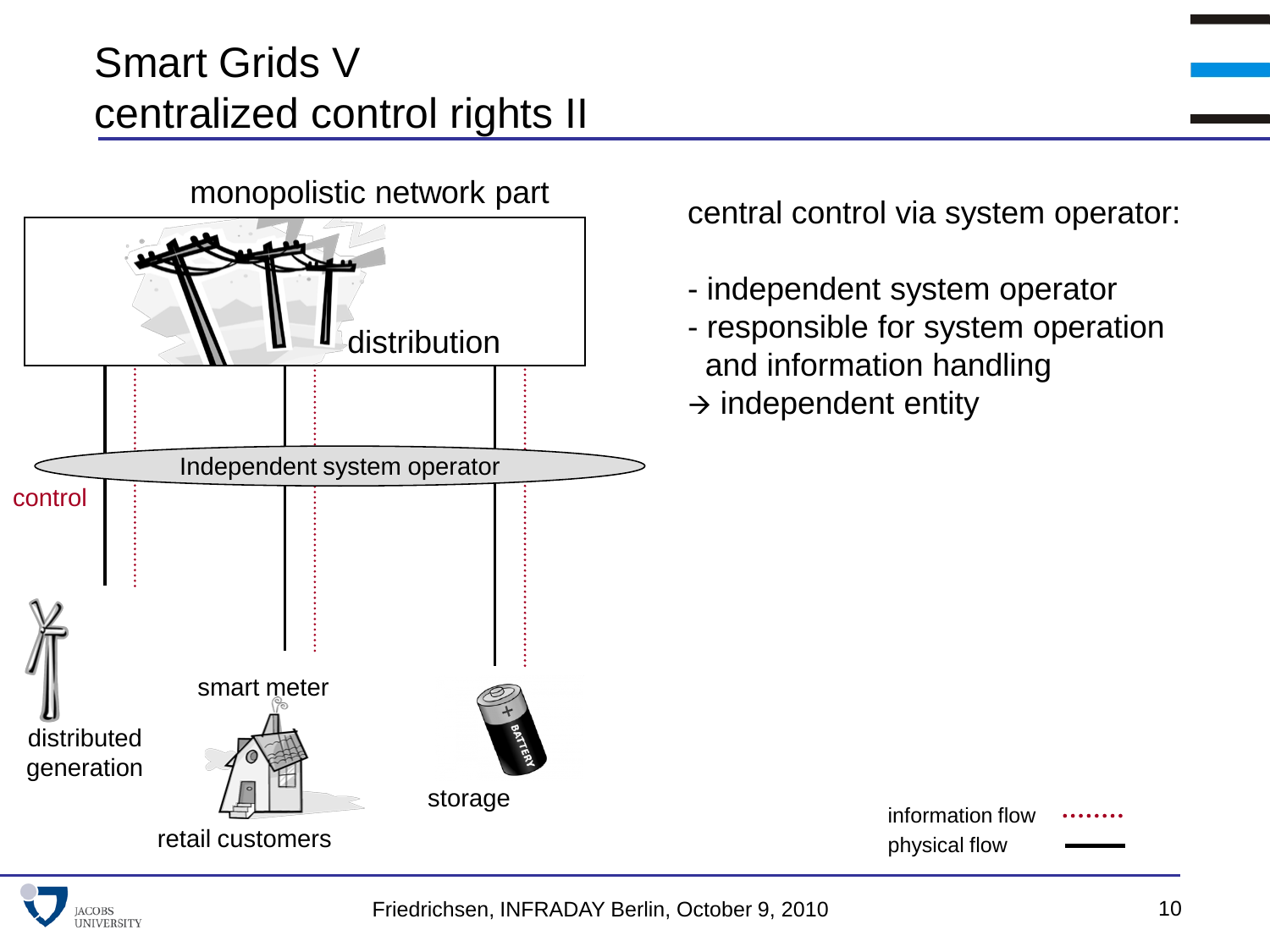# Smart Grids VI decentralized control rights



#### decentral control:

- each actor retains control

#### coordination

- independent system operator
- market place/ price signals fully reflective price = coordinating device prices must encompass all system conditions:  $\rightarrow$  i.a. location, time, line capacity

#### responsibility for system operation

- network firm
- independent system operator

#### information handling

- independent entity
- network firm

#### physical flow information flow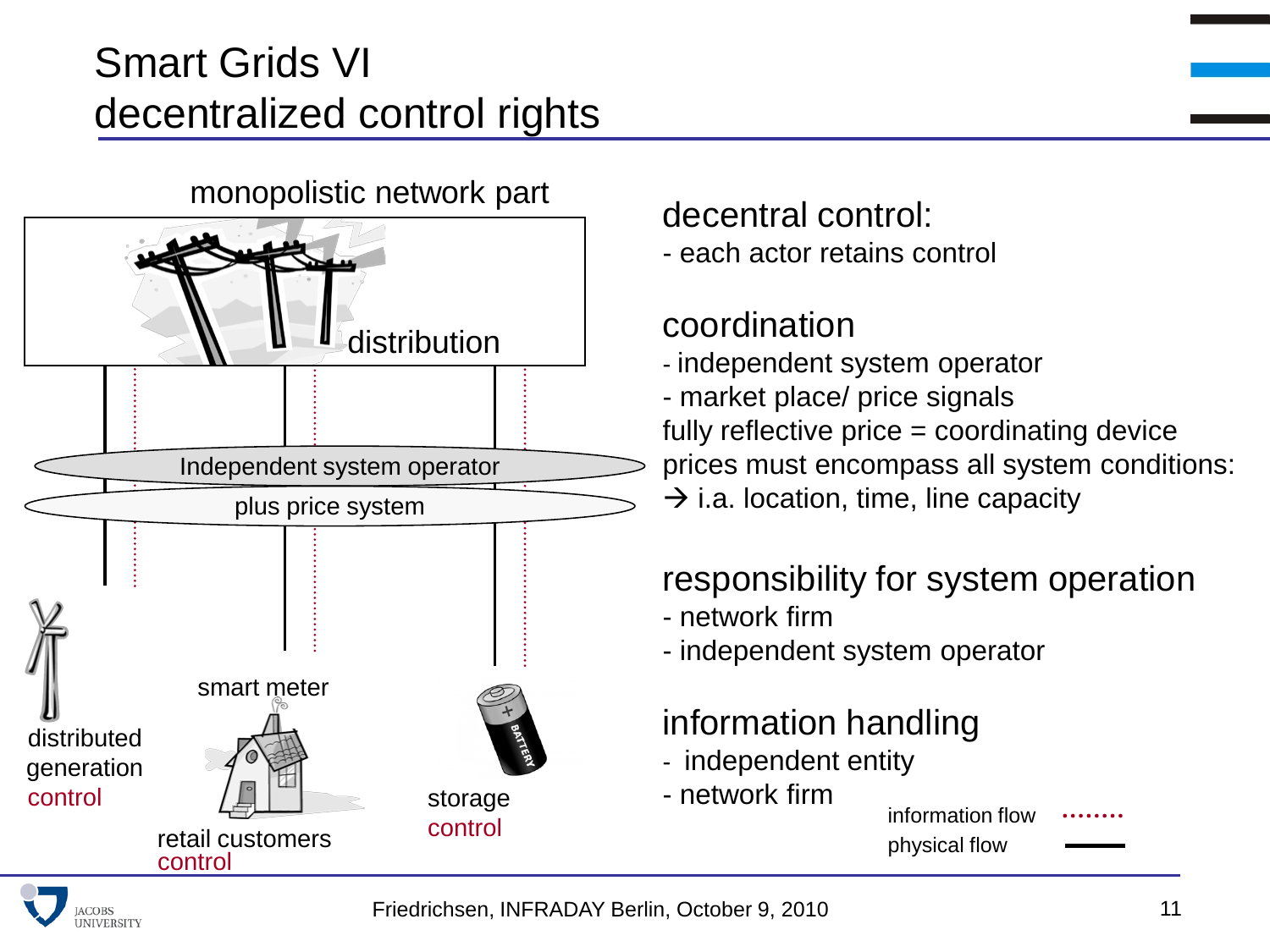### Analysis central control approach

- delegation of control necessary
- integrated system operator / network company
	- + best informed actor
	- + efficient coordination / integrated planning of grid, generation
	- DG is increasing  $\rightarrow$  more third party activity in any case
	- discrimination potential and incentive for load and generation (favouring own over competing generators or customers)

#### independent system operator

- + neutral party  $\rightarrow$  no discrimination incentives
- has to receive all relevant information  $\rightarrow$  information problems?
- not "per-definition" integrated planning  $\rightarrow$  coordination necessary
- ISO can also serve in a market based solution

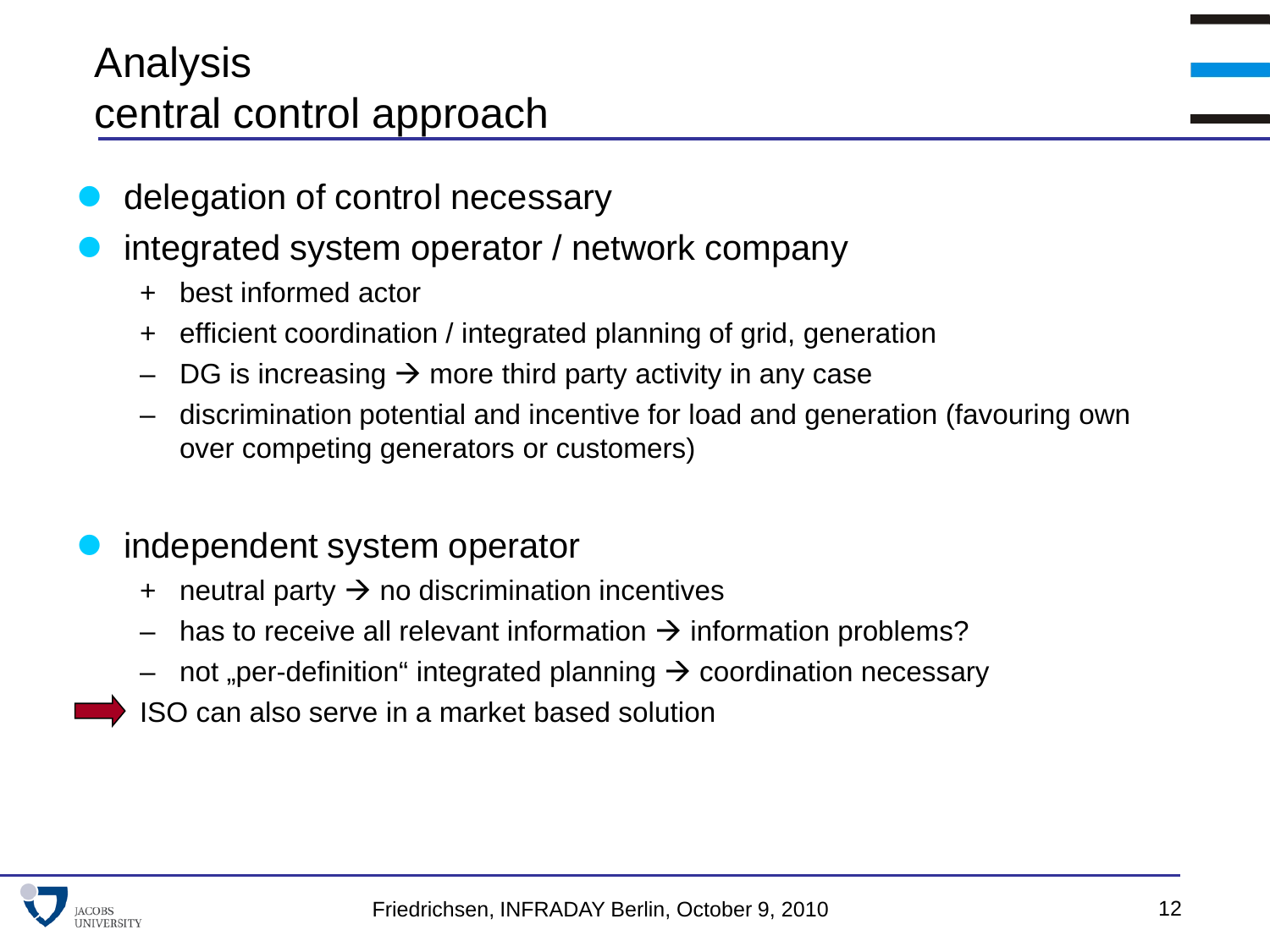## Analysis decentral control approach

- control rights remain with actors
- external coordination necessary
- market coordination
	- + theoretically appealing
	- + no discrimination incentive or potential
	- + room for innovation, new concepts and market participants
	- difficult in practice, transaction cost, response/ activity by market participants
	- difficulty to design correct prices, might create unwanted discrimination
	- less coordination among network and suppliers
- coordination via markets and aggregators
	- + easier to handle, less market participants
	- + aggregators can bundle and coordinate different actors
	- difficulty to design reflective prices
	- market operator needed

possibly combination with system operation to an ISO as market operator

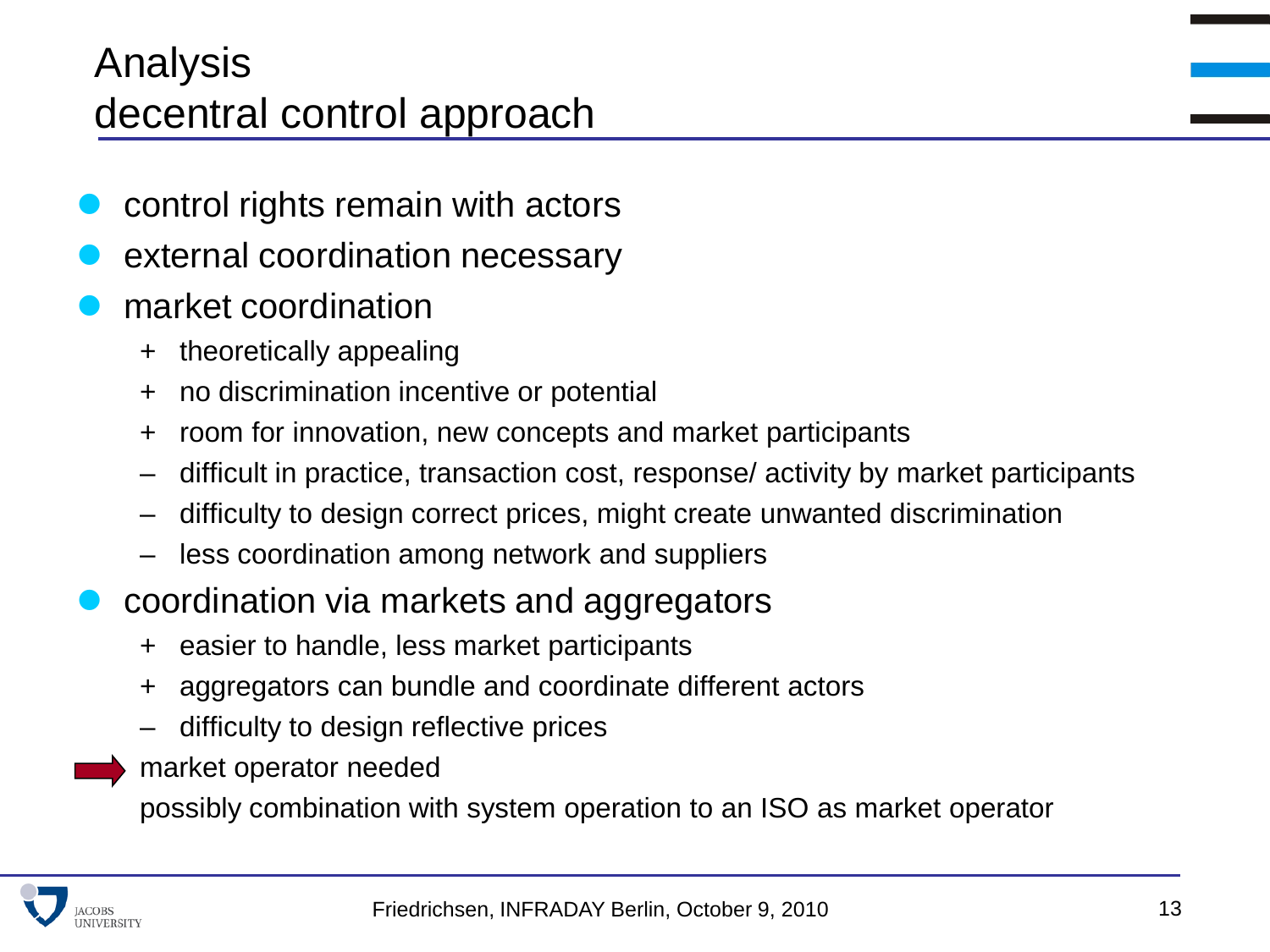# **Conclusions**

smart grids will trigger the unbundling debate at distribution level

- discrimination issues arise in operation and connection
- connection possibly good controllable
- operation should be independent
- (non-deep) Independent System Operator as workable solution
	- in contrast to transmission no problem of investment withholding
	- counterargument to ISOs at transmission level is weakened
	- no interconnectors in distribution networks
		- advantages from ownership unbundling are smaller
	- no ownership unbundling necessary to guarantuee non-discrimination
	- ISO adresses potential coordination problem
- allocation of rules and responibilities still to be determined
	- take into account possible unbundling issues
	- proactive design of framework to support investment and innovation